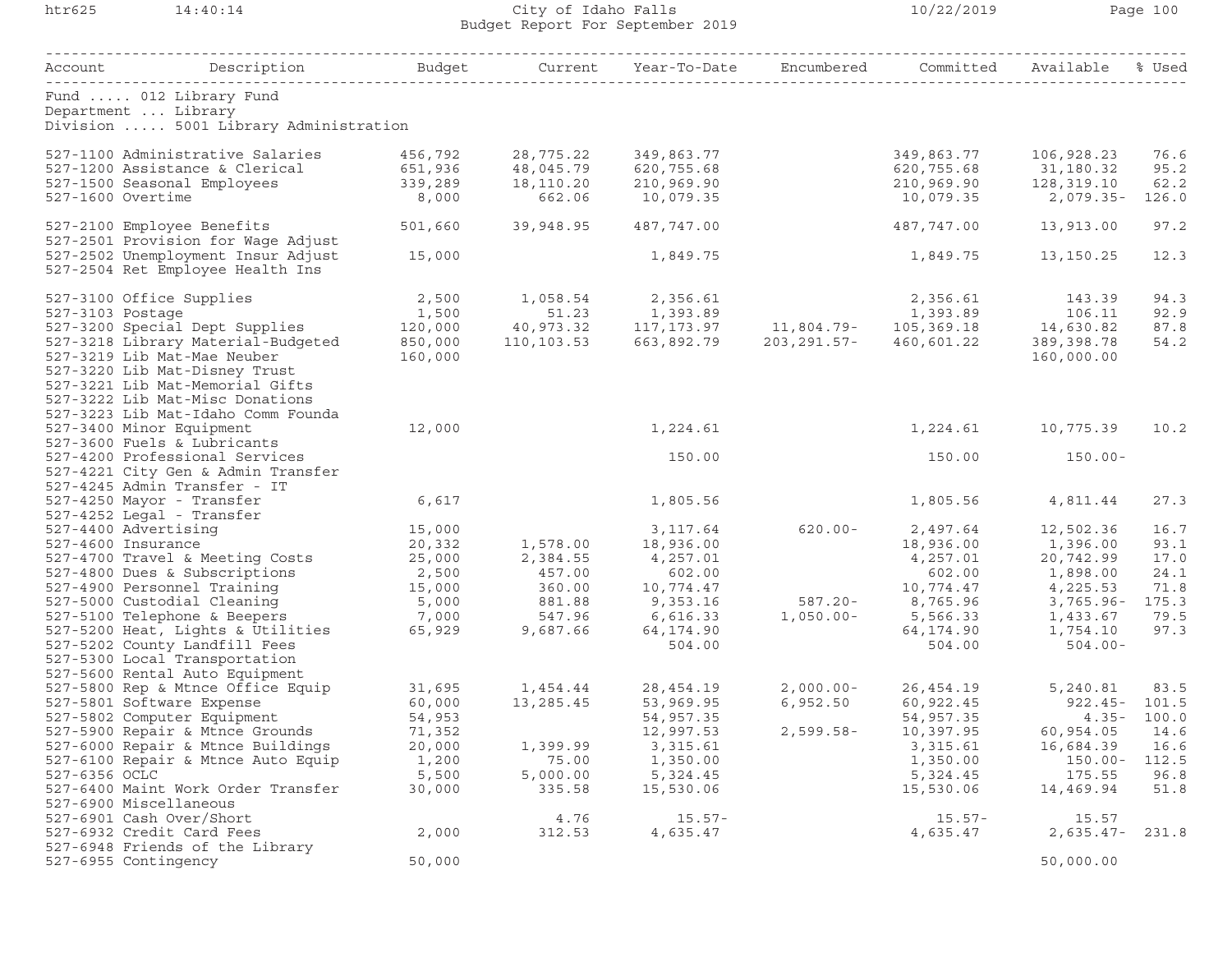## htr625 14:40:14 City of Idaho Falls 10/22/2019 Page 101 Budget Report For September 2019

| Account                                              | Description                                                                                                      | Budget    | Current    | Year-To-Date | Encumbered             | Committed                | Available     | % Used |
|------------------------------------------------------|------------------------------------------------------------------------------------------------------------------|-----------|------------|--------------|------------------------|--------------------------|---------------|--------|
|                                                      | Fund  012 Library Fund<br>Department  Library<br>Division  5001 Library Administration                           |           |            |              |                        |                          |               |        |
| 527-7200 Buildings<br>527-7300 Imps Other Than Build | 735,655<br>20,000                                                                                                | 19,107.00 | 43,040.00  | 18,374.22    | 43,040.00<br>18,374.22 | 692,615.00<br>1,625.78   | 5.9<br>91.9   |        |
|                                                      | 527-7400 Office Equipment<br>527-7402 Computers<br>527-7500 Automotive Equipment<br>527-7600 All Other Equipment | 14,345    | 32,350.00  | 32,350.00    |                        | 32,350.00                | $18,005.00 -$ | 225.5  |
|                                                      | 527-7603 Unanticipated Grants<br>527-7650 Materials-Budgeted<br>527-7655 Materials-Grants                        |           |            | 2,079.90     |                        | 2,079.90                 | $2,079.90 -$  |        |
|                                                      | 527-7900 MERF Depreciation                                                                                       | 300       | 25.00      | 300.00       |                        | 300.00                   |               | 100.0  |
|                                                      | Gross Budget                                                                                                     | 4,378,055 | 376,975.64 | 2,845,887.33 | 196,626.42-            | 2,649,260.91             | 1,728,794.09  | 60.5   |
|                                                      | 527-9800 Interfund Transfers                                                                                     |           |            |              |                        |                          |               |        |
|                                                      | Library Administration                                                                                           | 4,378,055 | 376,975.64 | 2,845,887.33 |                        | 196,626.42- 2,649,260.91 | 1,728,794.09  | 60.5   |